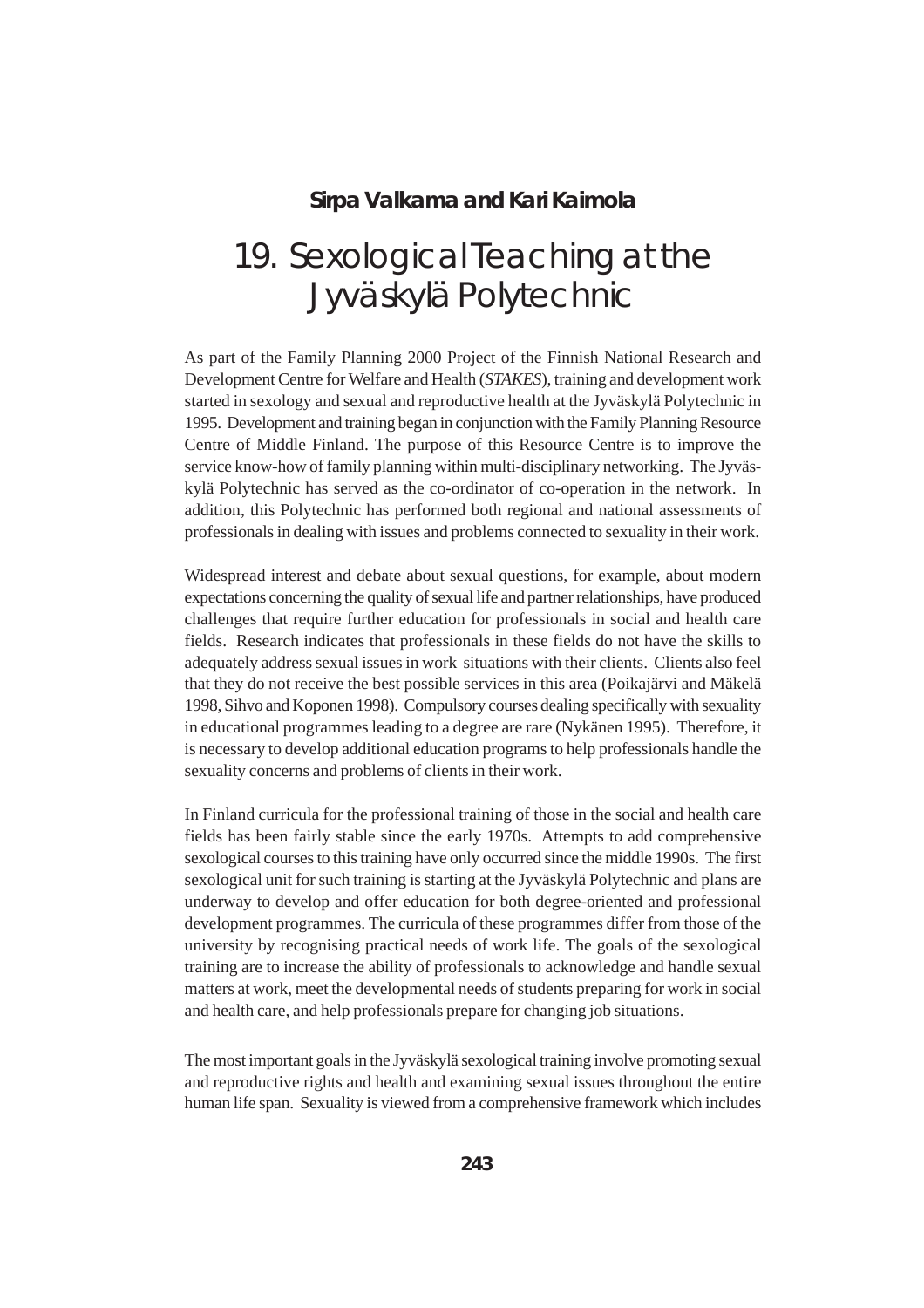ethical, medical, social and psychological perspectives. In the programme, good sexual health is viewed as a broad-based positive life energy instead of only with respect to the traditional illness-health dichotomy. Sexual health issues occur for people in all life stages and involve the attainment of individual autonomy and personal resources such as communication skills, the capacity for empathy, a positive body-image, as well as sufficient information required to carry out choices in a responsible way. The purpose of the program is to prepare its students to function effectively in the large field of sexology.

The health programmes of the Jyväskylä Polytechnic prepare students for careers as nurses, public health nurses, and midwives. There are 320 hours of sexological teaching in the training leading to a degree. In this training students are encouraged to examine their own sexuality and life situation as well as forms of sexuality in the surrounding society. Feedback from the students regarding the experience of studying their own and varieties of sexuality have reinforced the importance and value of this part of their training.

Presently sexological training is offered as further education for professional development to multi-disciplinary student groups. These include many types of professionals such as physicians, psychologists, nurses, social workers, rehabilitation experts, and researchers. Thus, these students are already experts in their own professional field. Currently the programmes which have been completed are *Sexology I* : *Basic sexology*, 800 hours and *Sexology II* : *Sexual Counselling*, 1600 hours. The program *Sexology III* : *Special expertise in clinical sexology*, 1600 hours will be started in the near future. The curricula of the courses offered at the Jyväskylä Polytechnic have been developed in co-operation with professionals in Sweden, Norway and Denmark in a working group of the Nordic Association of Clinical Sexology (NACS). The final program was adopted at the Nordic Sexology Conference held in Norway in 1999. New curricula are also being developed for sexological pedagogy and scientific sexology. Education in these areas will be carried out as multi-media training with the use of the Internet.

In the sexological professional development programmes, students can examine their own beliefs, attitudes, and values concerning sexuality during *Sexual Attitude Reassessment (SAR)* courses. From courses based on real situations, students can build their own professional identity and meet and work on their own issues and boundaries with respect to sexuality. In the Jyväskylä Polytechnic there is a special place called *Adam and Eve* which provides students a stimulating, innovative and inspiring learning environment. In *Adam and Eve* there is a large collection of sexological educational material and equipment illustrating the diversity of sexuality. The learning environment is suitable for those who want to develop their practical skills to understand sexuality and its diversity in counselling, care or teaching.

In sexological education, the first sexological teaching clinic in Finland is currently being established in the Jyväskylä Polytechnic to provide students an opportunity for guided